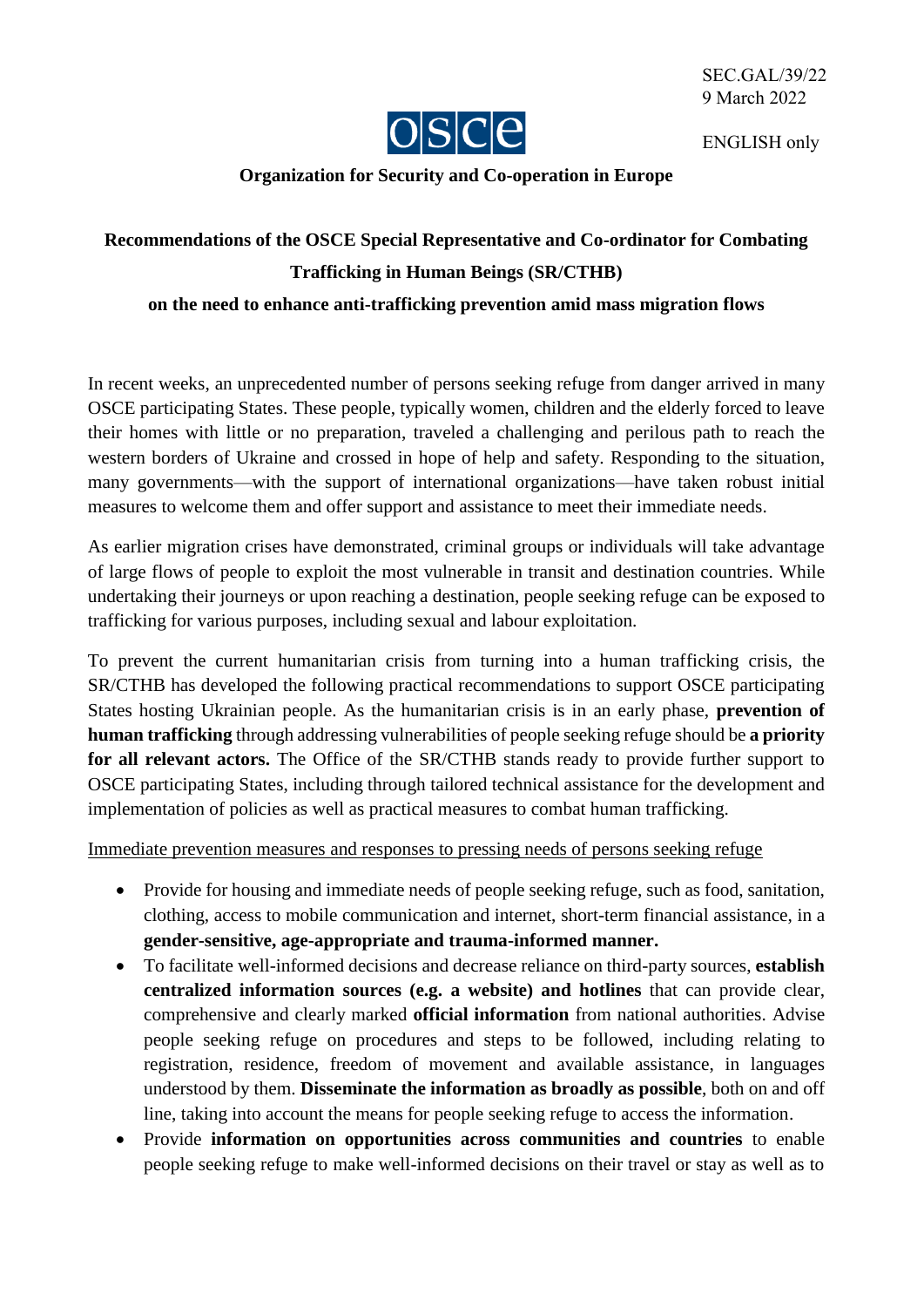respond to the needs of the host communities. Regularly exchange and provide information to communities and individuals who temporarily host people seeking refuge on available referral, assistance and housing opportunities.

- Monitor information sharing platforms (both online and printed) for **misleading or deceptive information on housing and employment opportunities to prevent trafficking in human beings** and fraud.
- When providing for housing, **address potentially risky scenarios through registration of various housing options** (housing with relatives or close ones, reception centers, housing offered by strangers) and inform people seeking refuge accordingly.
- Ensure psychological support for adults and children, including by **engaging with qualified psychologists, educators and other service providers among people seeking refuge themselves** and leveraging their professional competency and language skills.
- Establish **contacts and regular exchange with existing Ukrainian communities** in countries of transit or destination to align assistance and support efforts and leverage their language and other skills.

## Legislative and policy measures to prevent and mitigate vulnerabilities

- Ensure that national laws and regulations are promptly updated to provide **clear and comprehensive guidance** regarding access of people seeking refuge to:
	- o Information in the languages they understand, including through unrestricted access to mobile communication and internet resources;
	- o Temporary residence permit;
	- o Medical insurance and health care;
	- o Family preservation and reunification, including the possibility to move to relatives or other close ones. Community support is crucial to prevent victimization, including of children: under no circumstances should children be separated, even temporarily, from their parents or guardians. States should also consider options for asylum application within country of destination rather than only country of first entrance;
	- o Access to labour market and gainful employment to facilitate transition off of financial assistance;
	- o Age-appropriate care and education for children;
	- o Access to local financial services, including providing pathways to open bank accounts in the absence of biometric form of identification and permanent address.
- When amending national regulations, analyze and incorporate possible scenarios regarding the **availability of identity documents** for adults and children seeking refuge (e.g. possible lack of biometrical and non-biometrical IDs, birth registration certificates, expiry of previously issued permits to stay).
- Distribute reception facilities within and across countries to avoid overburdening assistance and support systems, which can **create additional vulnerabilities.**
- Establish clear procedures for **rapid exchange of information on people seeking refuge registered in the transit and destination countries and their place of residence** in order to prevent people, especially children, from going missing and reduce their vulnerability to trafficking in human beings.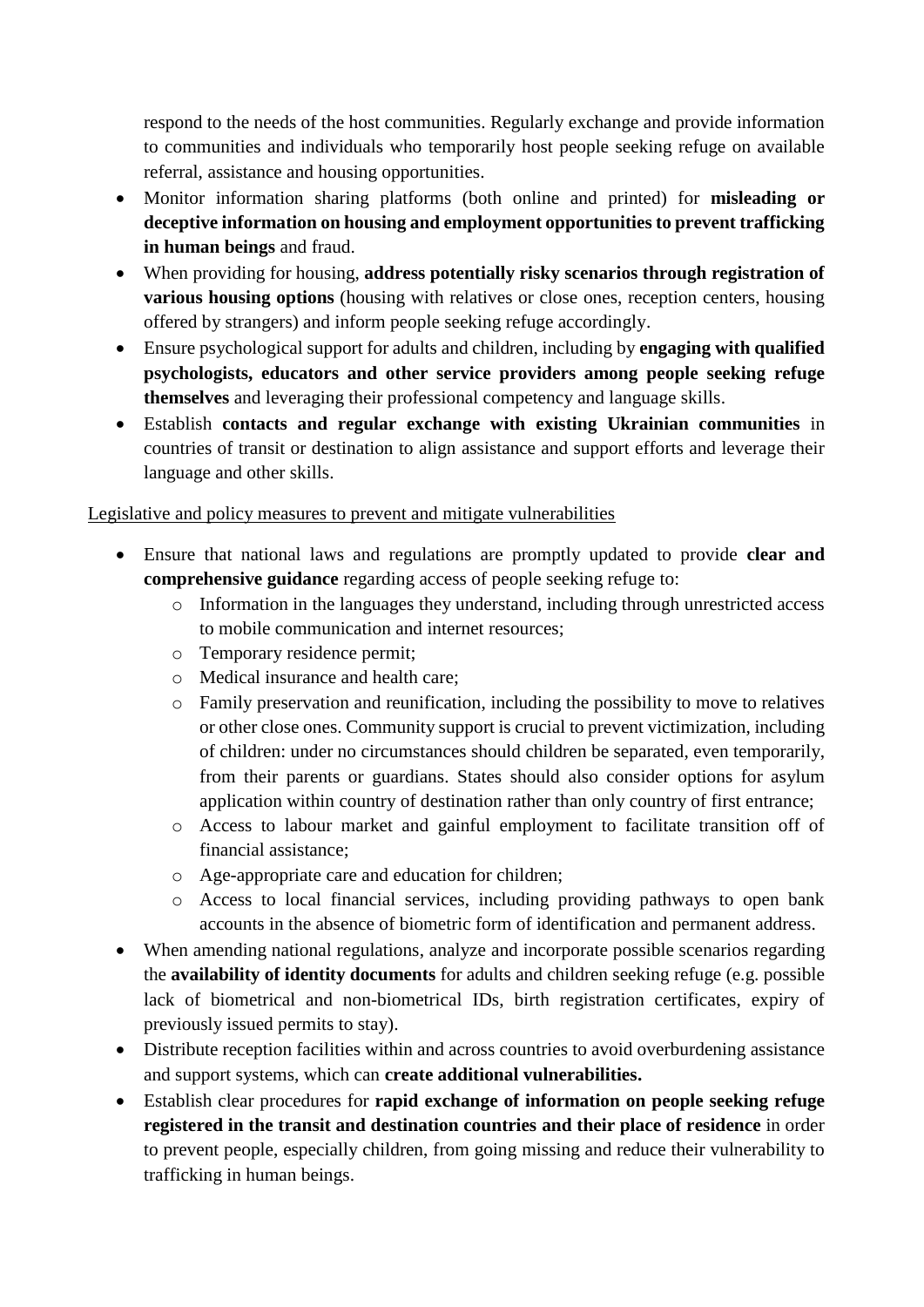## Integration assistance and support to lessen refugees' vulnerability to exploitation

- Facilitate the provision of **language courses** for adults and children seeking refuge in destination countries.
- Establish procedures to **validate professional competency of people seeking refuge** based on the diplomas and certificates issued by Ukrainian educational institutions.
- Provide **training opportunities** for people seeking refuge to prepare them for the local labour market, taking into consideration their education and work experience, to benefit from their skills and knowledge.
- Support **employment and integration of people seeking refuge in the formal labour market** by:
	- o Providing clear information on employment contracts and required provisions in line with national legislation;
	- o Providing step-by-step guidance on the procedures for signing an employment contract as well as benefits and other obligatory clauses translated into the languages understood by people seeking refuge;
	- o Hiring Ukrainian-speaking people to assist employment centers and other relevant stakeholders in providing consultations to people seeking refuge;
	- o Engaging with chambers of commerce to help identify businesses looking for employees and promote a verified list of employers for Ukrainians seeking employment.
- Arrange for **inclusive and accessible schooling and pre-school care** for children seeking refuge in destination countries to facilitate their access to education and allow their parents and guardians to engage in sustainable employment.

Enhance preparedness of CTHB mechanisms to monitor the risks of human trafficking and scale up the responses as needed

- Introduce immediate measures to **inform people seeking refuge of the risks of human trafficking**, including "too good to be true" transportation, housing and job offers along migration routes as well as in vicinity of the reception facilities and online.
- Enhance operations of **anti-trafficking hotlines**, including in languages understood by people seeking refuge, and broadly publicize the hotline number through means accessible to them, encouraging them to contact hotline in case of possible questions or suspicions.
- Mindful that the majority of Ukrainians seeking refuge are women, boys and girls, **monitor locations known for high risks of human trafficking**, including those related to provision of sexual services—including online—street begging and informal sectors of economy.
- Step up labour inspections to exercise state **control over high-risk business sectors**, including the travel and hospitality, cleaning, domestic care, construction, agriculture (harvesting), meat and other processing industries known to pose increased risks of trafficking in human beings for sexual and labour exploitation.
- National Anti-Trafficking Co-ordinators, Rapporteurs or equivalent mechanisms, multiagency Task Forces, law enforcement, labour inspectorates, health care practitioners, educators, social service providers, including CSOs, and other relevant stakeholders at